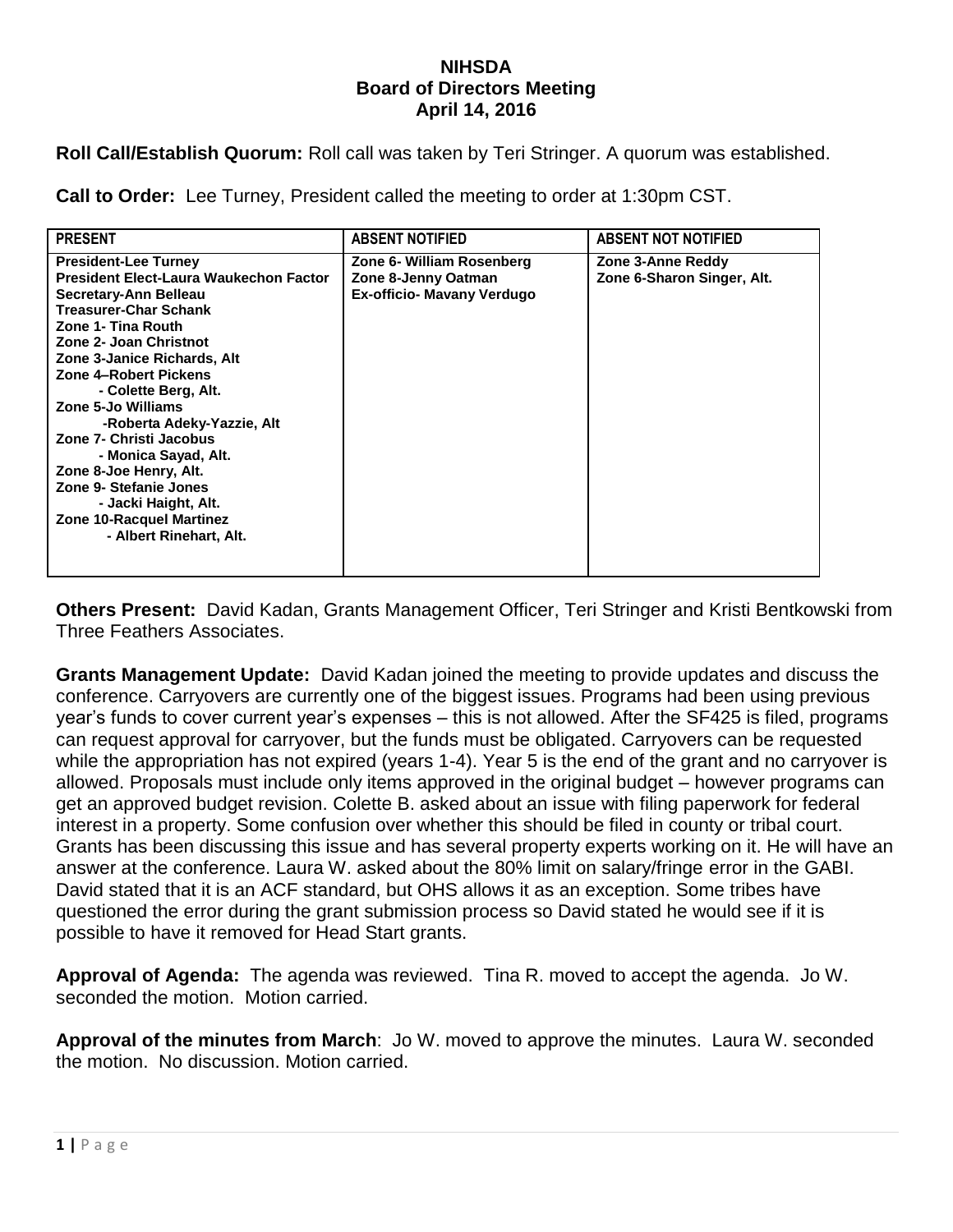**Approval of March Treasurer's Report:** Teri S. reviewed the treasurer's report. Christi J. moved to approve the treasurer's report. Jo W. seconded the motion. Motion carried.

**Communications Update/General Correspondence:** Lee T. spoke with Angie Godfrey. The \$5 million in relinquished funds has been located and will probably be used for EHS expansion.

**NHSA Update:** Teri, Lee and Jenny are scheduled to attend the NHSA Board meeting in Nashville on May 16.

**TRC Update:** Ann reported on TRC activities: FACES data collection occurring now, there will be an update at the conference, a workshop on the CLASS research paper will be presented at the conference, TRC is going to present at the National EC Research conference, and are also conducting webinars. Jacki added that the data workgroup has been meeting for the FACES project.

**Committee Reports:** Teri S. presented the committee reports.

- Executive April and June agendas, OHS participation at conference (all have accepted), NIEA conference participation in October (early learning forum, workshop on Wed, holding four ECE tracks slots, resolutions, awards), strategic plan,
- Advocacy worked on talking points
- Governance chapter 3 increase membership dues, will work on improvement plan for April meeting.
- Membership Toni/Kathryn award of excellence, membership satisfactory survey, discussed Indian Child Advocate Award (will present in 2017).
- Education conference planning work (logo's, agenda flow to add board meetings, preintensives, policy forum, opening reception, general sessions, awards, tribal consultation, membership meeting, t-shirts, zones responsible for welcome gifts, hill visits, sponsors, etc.)

Robert P. moved to approve all committee reports. Laura W. seconded the motion. No discussion. Motion carried.

## **Zone Representatives:**

Nicole at Red Cliff is interested in the alternate vacancy in Zone 2.

Zone 1 is waiting on a letter from Melissa at Catawba

Lee T. also took this time to discuss board attendance issues.

**October Face to Face:** Christi J. says October 8,9, and 10 (Sat, Sun, & Mon) are available at her tribal office..

**NIEA Conference Participation:** see Executive Committee Report

**Strategic Plan:** see Executive Committee Report